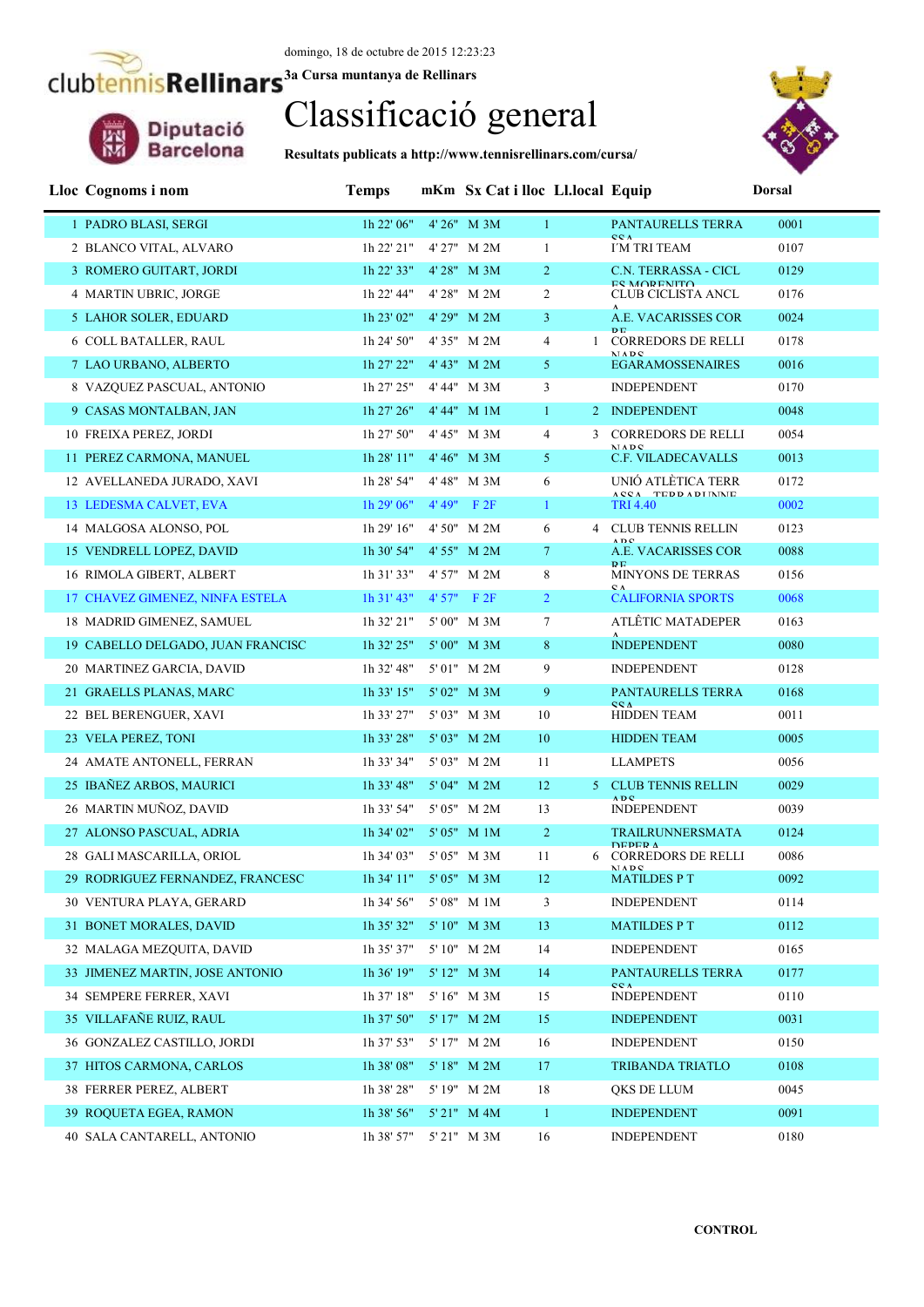Diputació<br>Barcelona

## Classificació general

**Resultats publicats a http://www.tennisrellinars.com/cursa/**



| Lloc Cognoms i nom               | <b>Temps</b>           |                 | mKm Sx Cat i lloc Ll.local Equip |    |                                                                                                                                                                                                    | <b>Dorsal</b> |
|----------------------------------|------------------------|-----------------|----------------------------------|----|----------------------------------------------------------------------------------------------------------------------------------------------------------------------------------------------------|---------------|
| 41 SALA BERTRAN, MARC            | 1h 38' 59"             | 5' 21" M 3M     | 17                               |    | <b>VÈRTIC RUNNERS</b>                                                                                                                                                                              | 0135          |
| 42 CASAS SORIGUERA, ALBERT       | 1h 39' 10"             | 5' 22" M 1M     | $\overline{4}$                   |    | 7 CLUB TENNIS RELLIN                                                                                                                                                                               | 0122          |
| 43 VARELA GARCIA, EVARISTO       | 1h 39' 21"             | 5' 22" M 3M     | 18                               |    | ADC<br><b>RUNPARADIS</b>                                                                                                                                                                           | 0009          |
| 44 OLCINA PUIGDEVALL, ALBERT     | 1h 39' 23"             | 5' 22" M 3M     | 19                               |    | TRIATLÓ GIRONA COS                                                                                                                                                                                 | 0003          |
| 45 VIÑALS BROS, PAU              | 1h 39' 36"             | 5' 23" M 1M     | 5 <sup>5</sup>                   |    | TA DD AVA<br>TERRASSASPORTS-CI                                                                                                                                                                     | 0078          |
| 46 PONS CALERO, JAUME            | 1h 39' 53"             | 5' 24" M 2M     | 19                               |    | $CL$ $\cap$ $CL$ $\cap$ $CL$ $\cap$ $CL$ $\cap$ $CL$ $\cap$ $CL$ $\cap$ $CL$ $\cap$ $CL$ $\cap$ $CL$ $\cap$ $CL$ $\cap$ $CL$ $\cap$ $CL$ $\cap$ $CL$ $\cap$ $CL$ $\cap$ $CL$<br><b>INDEPENDENT</b> | 0164          |
| 47 MORENO DOMINGUEZ, ABEL        | 1h 40' 41"             | 5' 27" M 2M     | 20                               |    | <b>CLUB NATACIÓ SABA</b>                                                                                                                                                                           | 0061          |
| 48 HERRERA FIGUEROA, ALVARO      | 1h 40' 42"             | 5' 27" M 3M     | 20                               |    | <b>DELL</b><br>ESCOLA TRAIL RUNNI                                                                                                                                                                  | 0033          |
| 49 PEREZ POU, BERNAT             | 1h 41' 10"             | 5' 28" M 1M     | 6                                |    | $\overline{\text{MC}}$<br><b>INDEPENDENT</b>                                                                                                                                                       | 0059          |
| 50 MORA LUCEA, ESTEBAN           | 1h 41' 12"             | 5' 28" M 4M     | $\overline{c}$                   |    | <b>BARBERÀ RUNNERS</b>                                                                                                                                                                             | 0149          |
| 51 BATLLE SERRA, ISRAEL          | 1h 41' 43"             | $5'30''$ M $2M$ | 21                               |    | <b>INDEPENDENT</b>                                                                                                                                                                                 | 0018          |
| 52 BOADA SOLA, PERE              | 1h 42' 34"             | 5' 33" M 4M     | 3                                |    | <b>INDEPENDENT</b>                                                                                                                                                                                 | 0021          |
| 53 ELCACHO CAZORLA, DAVID        | 1h 42' 56"             | 5' 34" M 3M     | 21                               |    | <b>INDEPENDENT</b>                                                                                                                                                                                 | 0098          |
| 54 ABAD LA MATA, ALFREDO         | 1h 43' 12"             | 5' 35" M 3M     | 22                               |    | NEMRÀPID RUNNING                                                                                                                                                                                   | 0175          |
| 55 CIDRE FERNANDEZ, ENRIQUE NILO | 1h 43' 23"             | 5' 35" M 4M     | $\overline{4}$                   |    | CITID<br><b>RUNPARADIS</b>                                                                                                                                                                         | 0115          |
| 56 PITARCH TORRAS, MIQUEL        | 1h 43' 44"             | 5' 36" M 3M     | 23                               |    | CENTRE EXCTA. DE T                                                                                                                                                                                 | 0077          |
| 57 SERRA ARIÑO, ADRIA            | 1h 43' 55"             | 5'37" M 2M      | 22                               |    | <b>EDDACCA</b><br><b>CALIFORNIA SPORTS</b>                                                                                                                                                         | 0064          |
| 58 GIL VITURTIA, RAMON           | 1h 44' 08"             | 5' 38" M 4M     | 5                                |    | <b>INDEPENDENT</b>                                                                                                                                                                                 | 0073          |
| 59 TURU SEGURA, MARC             | 1h 44' 10"             | 5'38" M 3M      | 24                               |    | <b>INDEPENDENT</b>                                                                                                                                                                                 | 0007          |
| 60 TRULLAS FABA, JORDI           | 1h 44' 11"             | 5'38" M 2M      | 23                               |    | <b>INDEPENDENT</b>                                                                                                                                                                                 | 0096          |
| 61 CAMPS BANQUE, JORDI           | 1h 44' 13"             | 5'38" M 2M      | 24                               |    | <b>INDEPENDENT</b>                                                                                                                                                                                 | 0155          |
| 62 TOLEDO AGUILERA, JOSE         | 1h 44' 34"             | 5' 39" M 2M     | 25                               |    | <b>INDEPENDENT</b>                                                                                                                                                                                 | 0085          |
| 63 JIMENEZ BURGUEÑO, POL         | 1h 44' 59"             | 5' 40" M 2M     | 26                               |    | <b>INDEPENDENT</b>                                                                                                                                                                                 | 0152          |
| 64 MOLINER RESINA, RICARD        | 1h 45' 11"             | 5'41" M 3M      | 25                               |    | <b>RUNPARADIS</b>                                                                                                                                                                                  | 0179          |
| 65 IMBERNON PONS, PACO           | 1h 45' 17"             | 5' 41" M 2M     | 27                               |    | <b>VICENTE ALGIN</b>                                                                                                                                                                               | 0025          |
| 66 SEGURA ABELLAN, GORKA         | 1h 45' 22"             | 5' 42" M 1M     | 7                                |    | 8 CORREDORS DE RELLI<br>MADO                                                                                                                                                                       | 0032          |
| 67 GARCIA SANCHEZ, RUBEN         | 1h 45' 33" 5' 42" M 2M |                 | 28                               |    | NEMRÀPID RUNNING<br>$C$ I IID                                                                                                                                                                      | 0010          |
| 68 PADROS CORNELLES, MARC        | 1h 45' 34" 5' 42" M 2M |                 | 29                               |    | 9 INDEPENDENT                                                                                                                                                                                      | 0182          |
| 69 ORO BEA, CARLES               | 1h 46' 05" 5' 44" M 2M |                 | 30                               |    | TRI 4.40                                                                                                                                                                                           | 0082          |
| 70 BELTRAN CRUELLS, ANTONI       | 1h 46' 55"             | 5' 47" M 2M     | 31                               |    | SES4RUNNING                                                                                                                                                                                        | 0141          |
| 71 ROJAS PI, RICARD              | 1h 47' 16"             | 5' 48" M 3M     | 26                               |    | NEMRÀPID RUNNING<br>$C$ I I ID                                                                                                                                                                     | 0117          |
| 72 CONTRERAS SERRANO, BLAS       | 1h 47' 17"             | 5' 48" M 2M     | 32                               |    | <b>INDEPENDENT</b>                                                                                                                                                                                 | 0173          |
| 73 PRAT FERRAZ, SERGI            | 1h 47' 39"             | 5' 49" M 1M     | 8                                | 10 | <b>CLUB TENNIS RELLIN</b><br>ADC.                                                                                                                                                                  | 0062          |
| 74 MARIN ALONSO, XAVI            | 1h 47' 52"             | 5' 50" M 4M     | 6                                |    | AT FLORESTA                                                                                                                                                                                        | 0127          |
| 75 SERRANO FUENTES, JUAN         | 1h 47' 59"             | 5' 50" M 2M     | 33                               |    | <b>INDEPENDENT</b>                                                                                                                                                                                 | 0015          |
| 76 GIL MORTES, DAVID             | 1h 48' 28"             | 5' 52" M 3M     | 27                               |    | 11 INDEPENDENT                                                                                                                                                                                     | 0067          |
| 77 ALCUDIA CASELLAS, JOAN        | 1h48'35"               | 5' 52" M 3M     | 28                               |    | <b>CORREDORS.CAT</b>                                                                                                                                                                               | 0166          |
| 78 FORTE NOVELLA, PEP            | 1h 48' 37"             | 5' 52" M 3M     | 29                               |    | <b>INDEPENDENT</b>                                                                                                                                                                                 | 0034          |
| 79 SANCHEZ MESA, DAVID           | 1h 48' 41"             | 5' 52" M 2M     | 34                               |    | <b>INDEPENDENT</b>                                                                                                                                                                                 | 0093          |
| 80 MARTINEZ GARCIA, CARLES       | 1h 48' 51"             | 5' 53" M 2M     | 35                               |    | <b>CLUB MUNTANYENC</b><br><b>DE TEDDACCA</b>                                                                                                                                                       | 0043          |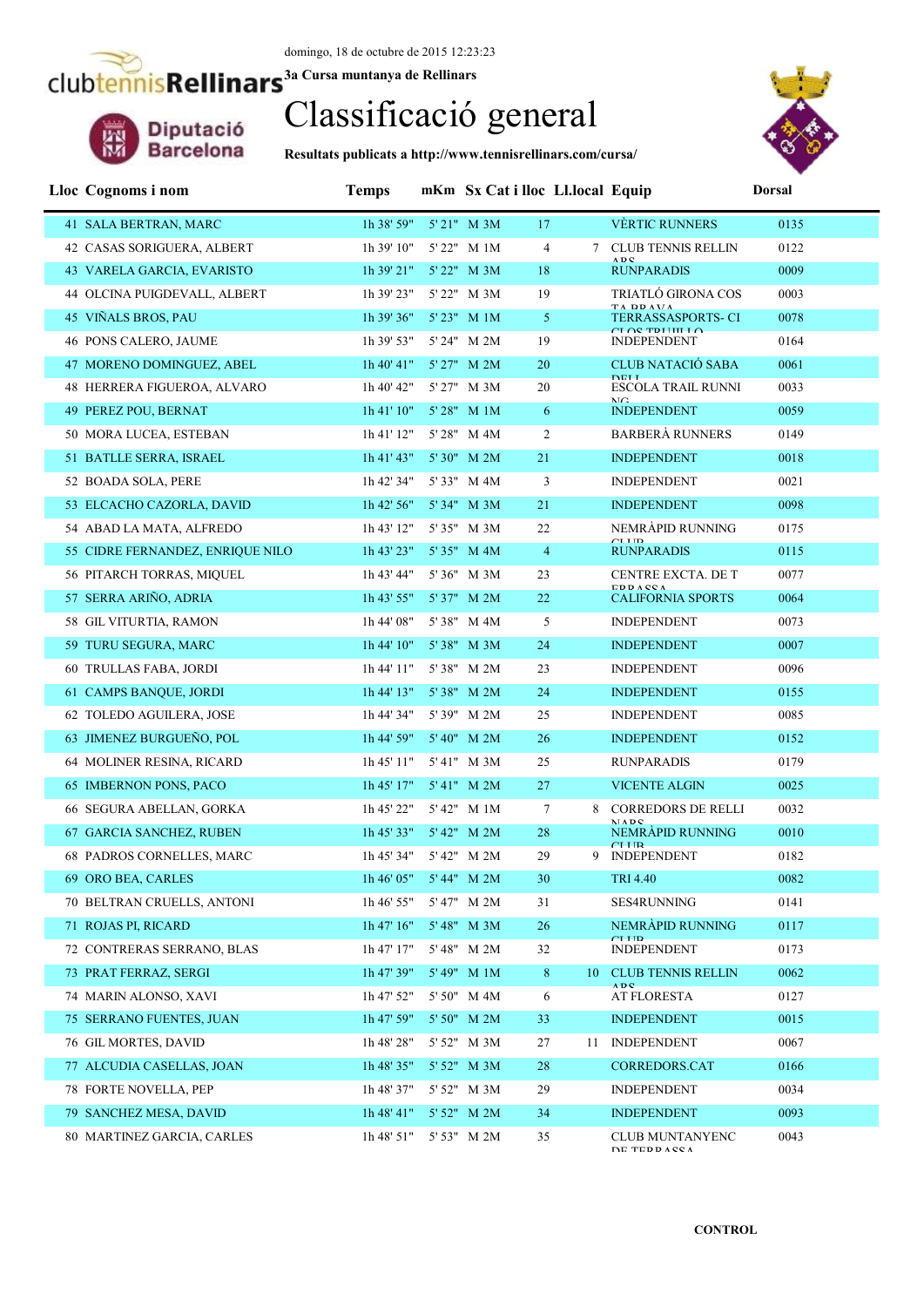

# Classificació general

**Resultats publicats a http://www.tennisrellinars.com/cursa/**



| Lloc Cognoms i nom               | <b>Temps</b>                     |                  | mKm Sx Cat i lloc Ll.local Equip |                 |                                              | <b>Dorsal</b> |
|----------------------------------|----------------------------------|------------------|----------------------------------|-----------------|----------------------------------------------|---------------|
| 81 SALAT MIRET, ROGER            | 1h 48' 54"                       | 5' 53" M 3M      | 30                               |                 | <b>CLUB EXCTA. UECAN</b>                     | 0069          |
| 82 GOMEZ VALBUENA, DAVID         | 1h 49' 14"                       | 5' 54" M 3M      | 31                               | $\triangle IA$  | <b>INDEPENDENT</b>                           | 0142          |
| 83 FORCADA MATHEU, NURIA         | 1h 49' 20"                       | $5'55''$ F $2F$  | 3 <sup>1</sup>                   |                 | <b>INDEPENDENT</b>                           | 0053          |
| 84 TORRES TARRES, JORDI          | 1h 49' 26"                       | 5' 55" M 4M      | $\tau$                           |                 | <b>INDEPENDENT</b>                           | 0090          |
| 85 LUQUE MORENO, DANIEL          | 1h 49' 45"                       | 5' 56" M 2M      | 36                               |                 | <b>INDEPENDENT</b>                           | 0051          |
| 86 IBARS FARRO, MARC             | 1h 49' 48"                       | 5' 56" M 2M      | 37                               |                 | <b>SES4RUNNING</b>                           | 0143          |
| 87 MOYA MIRALLES, ALBERTO        | 1h49'56"                         | 5' 57" M 2M      | 38                               |                 | NEMRAPID RUNNING                             | 0174          |
| 88 FERNANDEZ VAZQUEZ, RICARD     | 1h 50' 01"                       | 5' 57" M 2M      | 39                               |                 | $C$ I I $R$<br><b>VICENTE ALGIN</b>          | 0037          |
| 89 ANDEL MARTIN, OSCAR           | 1h 50' 10"                       | 5' 57" M 2M      | 40                               |                 | <b>SWIMFASTER</b>                            | 0160          |
| 90 MOLINE DEL CASTILLO, MARC     | 1h 50' 16"                       | 5' 58" M 3M      | 32                               |                 | UNIÓ EXCTA, MATAD<br><b>EDEDA</b>            | 0140          |
| 91 BONAVILA DOMENECH, SANDRA     | 1h 50' 20"                       | 5' 58" F 3F      | $\mathbf{1}$                     |                 | <b>I RUN WITH LEIVA</b>                      | 0014          |
| 92 LUQUE MARTIN, JORDI           | 1h 50' 25"                       | 5' 58" M 3M      | 33                               |                 | <b>INDEPENDENT</b>                           | 0137          |
| 93 BIGORRA FARGAS, ELOI          | 1h 50' 27"                       | 5' 58" M 2M      | 41                               |                 | 12 CLUB TENNIS RELLIN<br><b>ADC</b>          | 0070          |
| 94 BARO GARCIA, DANIEL           | 1h 50' 38"                       | 5' 59" M 2M      | 42                               |                 | <b>INDEPENDENT</b>                           | 0087          |
| 95 RUIZ CAMPOY, MOISES           | 1h 51' 27"                       | 6'01" M 3M       | 34                               |                 | <b>INDEPENDENT</b>                           | 0119          |
| 96 GIL MIR, ROGER                | 1h 51' 28"                       | $6'02"$ M $3M$   | 35                               |                 | <b>ASS.ESP. INTEMPERIE</b>                   | 0167          |
| 97 PEREZ SUCARRATS, JORDI        | 1h 51' 45"                       | 6'02" M 2M       | 43                               |                 | <b>INDEPENDENT</b>                           | 0066          |
| 98 SALA MORENO, ALBERT           | 1h 52' 14"                       | 6'04" M 2M       | 44                               |                 | <b>INDEPENDENT</b>                           | 0049          |
| 99 BUCH SAINZ, EDGAR             | 1h 52' 23"                       | 6'04" M 2M       | 45                               |                 | <b>SWIMFASTER</b>                            | 0151          |
| 100 OBRADORS PORTO, ORIOL        | 1h 52' 37"                       | 6' 05" M 2M      | 46                               |                 | CLUB ESP. D'ACTIVIT<br>A TC DE MI BITANIVA D | 0071          |
| 101 CLEMENTE ESCUIN, RAFAEL      | 1h 52' 59"                       | $6' 06''$ M $4M$ | $8\phantom{.}$                   |                 | <b>RUNPARADIS</b>                            | 0055          |
| 102 BACH PUIG, JORDI             | 1h 53' 03"                       | 6'07" M 3M       | 36                               |                 | CATALONIA RUN FOR<br><b>EDEEDOM</b>          | 0148          |
| 103 ROUMENS RIUS, ISABEL         | 1h 53' 29"                       | $6'08''$ F $2F$  | $\overline{4}$                   | <b>DE</b>       | A.E. VACARISSES COR                          | 0132          |
| 104 SANCHEZ MILAN, TONI          | 1h 53' 56"                       | $6'10''$ M $2M$  | 47                               |                 | <b>INDEPENDENT</b>                           | 0158          |
| 105 MARTINEZ PECERO, SEBAS       | 1h 54' 19"                       | 6' 11" M 2M      | 48                               |                 | <b>INDEPENDENT</b>                           | 0008          |
| 106 HERNANDEZ BELTRAN, ROGER     | 1h 54' 19"                       | 6' 11" M 2M      | 49                               |                 | <b>INDEPENDENT</b>                           | 0131          |
| 107 VILA ESPINO, ALBERT          | 1h 54' 22"                       | 6'11" M 3M       | 37                               |                 | <b>INDEPENDENT</b>                           | 0040          |
| 108 PEREA FERNANDEZ, JUAN CARLOS | 1h 54' 28"                       | 6'11" M 3M       | 38                               |                 | 13 INDEPENDENT                               | 0136          |
| 109 TORRES MILLA, PATRICIA       | $1h 54' 39''$ 6' $12''$ F $2F$ 5 |                  |                                  |                 | <b>INDEPENDENT</b>                           | 0118          |
| 110 VIÑALS TORRELLA, FREDI       | 1h 55' 14"                       | 6' 14" M 4M      | 9                                |                 | UNIÓ EXCTA. MATAD<br><b>EDED A</b>           | 0079          |
| 111 VIZCAINO VALLBONA, GREGORI   | 1h 55' 20"                       | 6' 14" M 3M      | 39                               | TT.             | CLUB NÀUTIC VIC SA                           | 0030          |
| 112 LOZANO AYALA, TONI           | 1h 55' 29"                       | 6' 15" M 3M      | 40                               |                 | <b>VÈRTIC RUNNERS</b>                        | 0023          |
| 113 RIERA CURCOLL, CRISTINA      | 1h 55' 40''                      | $6' 15''$ F 3F   | $\overline{2}$                   | 14 <sup>1</sup> | <b>CLUB TENNIS RELLIN</b><br><b>ADC</b>      | 0111          |
| 114 BEA GIL, SERGI               | 1h 55' 58"                       | 6' 16" M 3M      | 41                               |                 | <b>INDEPENDENT</b>                           | 0042          |
| 115 MALGOSA MONTSERRAT, XEC      | 1h 56' 48"                       | 6' 19" M 2M      | 50                               |                 | <b>LLAMPETS</b>                              | 0027          |
| 116 GONZALEZ SAUCEDO, LYDIA      | $1h$ 57' 01"                     | $6'20''$ F $2F$  | 6                                |                 | <b>CALIFORNIA SPORTS</b>                     | 0099          |
| 117 ORTIZ BURGOS, OSCAR          | 1h 57' 24"                       | 6' 21" M 2M      | 51                               |                 | <b>INDEPENDENT</b>                           | 0121          |
| 118 RUIZ PARIS, MARIA            | $1h$ 57' $25"$                   | 6'21" F2F        | $\tau$                           |                 | <b>INDEPENDENT</b>                           | 0120          |
| 119 BOFILL VISELLACH, JOAN       | 1h 58' 12"                       | 6' 23" M 2M      | 52                               |                 | <b>CN CALDES MONTBUI</b><br><b>TDIATIÓ</b>   | 0138          |
| 120 ORIOLA ORTEGA, JOAN          | 1h 59' 28"                       | 6' 27" M 3M      | 42                               |                 | <b>INDEPENDENT</b>                           | 0139          |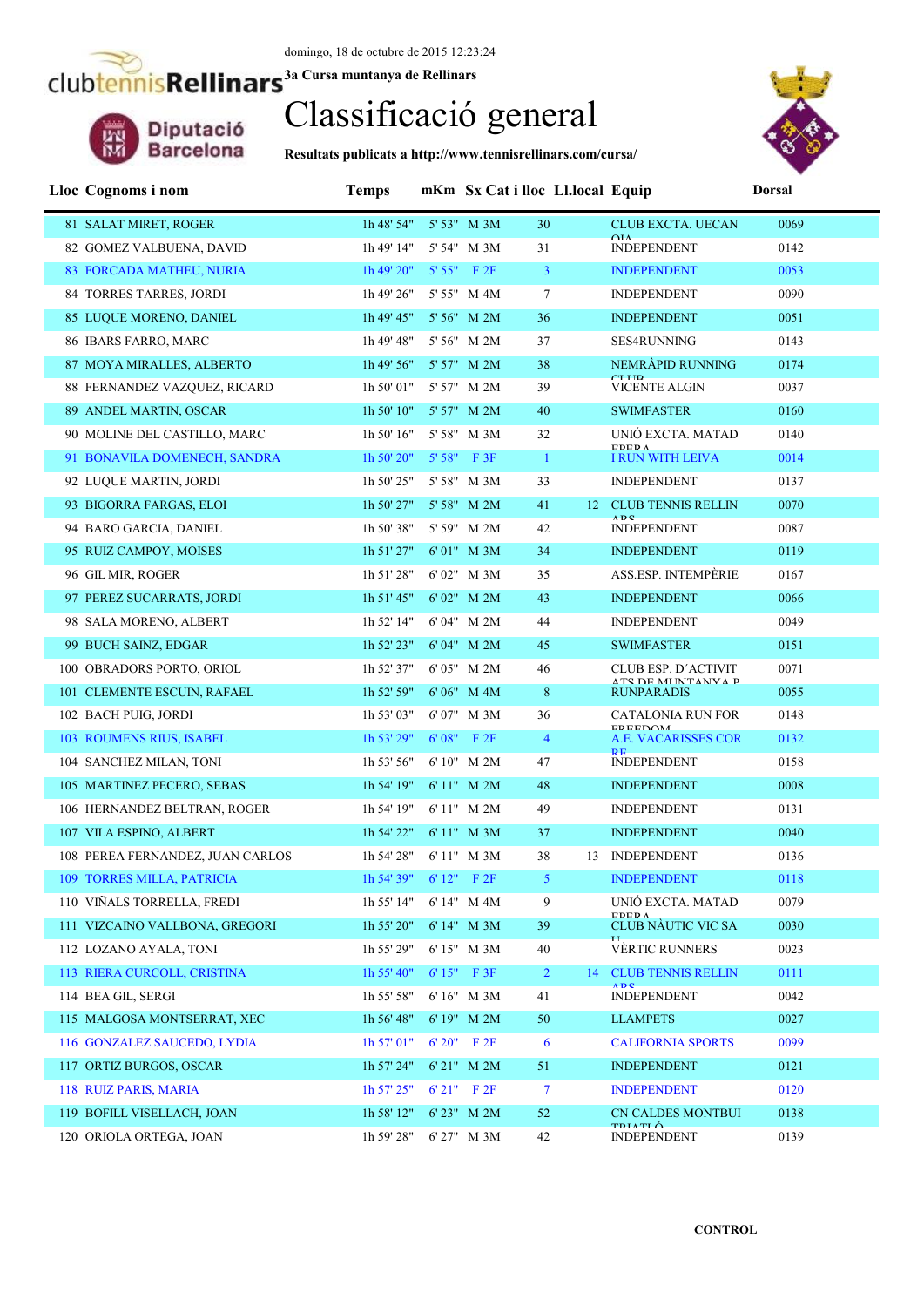

## Classificació general

**Resultats publicats a http://www.tennisrellinars.com/cursa/**



#### **Lloc Cognoms i nom Temps mKm Sx Cat i lloc Ll.local Equip Dorsal** 121 TORROGLOSA MARTINEZ, FRANCESC 1h 59' 52" 6' 29" M 3M 43 CANCURUNNERS ESC 0074 OLA PIA TEPPASSA<br> **INELEC CLUB TRIATL** 0057 122 VIDAL PUCHADES, NEUS 2h 00' 12" 6' 30" F 2F 8 CROSFFIT LYNX 0147 123 CANET HERNANDEZ, ABEL 2h 02' 25" 6' 37" M 2M 53 124 MORENO PUJOL, QUIM 2h 03' 09" 6' 39" M 1M 9 INDEPENDENT 0022 125 PASSOLA PARCERISSA, RAMON 2h 03' 46" 6' 41" M 3M 44 U.E. TOUS 0169 126 MITJAVILA MOIX, XAVI 2h 03' 58" 6' 42" M 3M 45 INDEPENDENT 0162 127 MITJAVILA I MOIX, JORDI 2h 03' 58" 6' 42" M 3M 46 CATALONIA RUN FOR 0146 CLUB EXCTA. PIRENAI 0081 128 FERRANDEZ RUBIO, JAUME 2h 04' 23" 6' 43" M 3M 47 INDEPENDENT 0012 129 RODRIGUEZ RODRIGUEZ, BEA  $2h\ 06' 04''$  6'  $49''$  F  $2F$  9 130 HITOS CARMONA, JACINT 2h 06' 05" 6' 49" M 2M 54 TRIBANDA TRIATLO 0113 131 MALGOSA PALOMA, PAU 2h 06' 30" 6' 50" M 1M 10 15 CLUB TENNIS RELLIN 0076 **NBS**<br>VICENTE ALGIN 132 VILLAGRAN GARCIA-AGULLO, YAGO 2h 07' 39" 6' 54" M 2M 55 VICENTE ALGIN 0036 133 MARCET GARCIA, DAVID 2h 07' 55" 6' 55" M 2M 56 LLAMPETS 0130 134 VERA CANO, SONIA 2h 07' 57" 6' 55" F 2F 10 INDEPENDENT 0103 135 JAVIER CAMPOS, CARLOS 2h 08' 14" 6' 56" M 3M 48 A.E. VACARISSES COR 0133 **INDEPENDENT** 136 SOLE QUEVEDO, IRENE 2h 08' 32" 6' 57" F 1F 1 16 INDEPENDENT 0159 137 GUTIERREZ NAVARRO, CARLES 2h 09' 06" 6' 59" M 4M 10 INDEPENDENT 0028 138 DOSTA VIDAL, NURIA 2h 10' 25" 7' 03" F 3F 3 INDEPENDENT 0041 139 HERNANDEZ MARTINEZ, JUAN MANU 2h 10' 53" 7' 04" M 3M 49 RUNPARADIS 0105 140 BIGORRA RODRIGUEZ, CARLES 2h 11' 41" 7' 07" M 4M 11 17 CLUB TENNIS RELLIN 0072 ADC<br>INDEPENDENT 141 FERRER MARTINEZ, CARLES 2h 12' 14" 7' 09" M 4M 12 INDEPENDENT 0044 142 FARGAS ESPLUGUES, EMMA 2h 13' 02" 7' 11" F 4F 1 18 CLUB TENNIS RELLIN 0075 **ABC**<br>**A E VACARISSES COR** 143 PEÑA GIMENEZ, M. ANGELS 2h 13' 08" 7' 12" F 3F 4 A.E. VACARISSES COR 0161 **SIEMPRE SUBIENDO** 144 GARCIA RUIZ, TONI 2h 14' 22" 7' 16" M 4M 13 SIEMPRE SUBIENDO 0102 145 CARRASCO GARCIA, MIQUEL ANGEL 2h 14' 40" 7' 17" M 4M 14 INDEPENDENT 0052 146 GUARCH PUIG, EUGENI 2h 15' 00" 7' 18" M 4M 15 RUNNERS BERGUEDÀ 0157 147 JOFRESA MARQUES, NURIA 2h 15' 38" 7' 20" F 4F 2 NEMRÀPID RUNNING 0109 **CLUB**<br>INDEPENDENT 0006 148 MESA MANSO, ISA 2h 15' 40" 7' 20" F 2F 11 149 GONZALEZ HERNANDEZ, JONATHAN 2h 15' 59" 7' 21" M 3M 50 INDEPENDENT 0089 150 SANCHEZ SANCHEZ, GEMMA 2h 17' 07" 7' 25" F 2F 12 INDEPENDENT 0104 151 YAÑEZ LOZANO, JULIO CESAR 2h 17' 08" 7' 25" M 3M 51 INDEPENDENT 0154 152 ALONSO MIR. ORIOL 2h 18' 27" 7' 29" M 3M 52 INDEPENDENT 0004 153 RODRIGUEZ DE VILLALBA, CARLES 2h 21' 07" 7' 38" M 4M 16 A.E. VACARISSES COR 0171 **PE**<br>**INDEPENDENT** 154 RUSINES BONET, CONXITA 2h 21' 50" 7' 40" F 4F 3 INDEPENDENT 0106 155 BATLLE BRESCO, TON 2h 22' 58" 7' 44" M 4M 17 INDEPENDENT 0017 156 URRUTIA FERNANDEZ, LLUIS 2h 25' 50" 7' 53" M 3M 53 19 CORREDORS DE RELLI 0095 NADS<br>AREC TERRASSA 157 PEREZ SEGARRA, CARLOS DAVID 2h 26' 34" 7' 55" M 4M 18 AREC TERRASSA 0046 158 PRAT GARCIA, GERMINAL 2h 27' 48" 7' 59" M 2M 57 BIBLIOTECA 4 0026 159 BARBA MOYA, FERRAN 2h 29' 49" 8' 06" M 3M 54 INDEPENDENT 0065 160 FOLCH MAS, JORDI 2h 31' 19" 8' 11" M 4M 19 AREC TERRASSA 0047